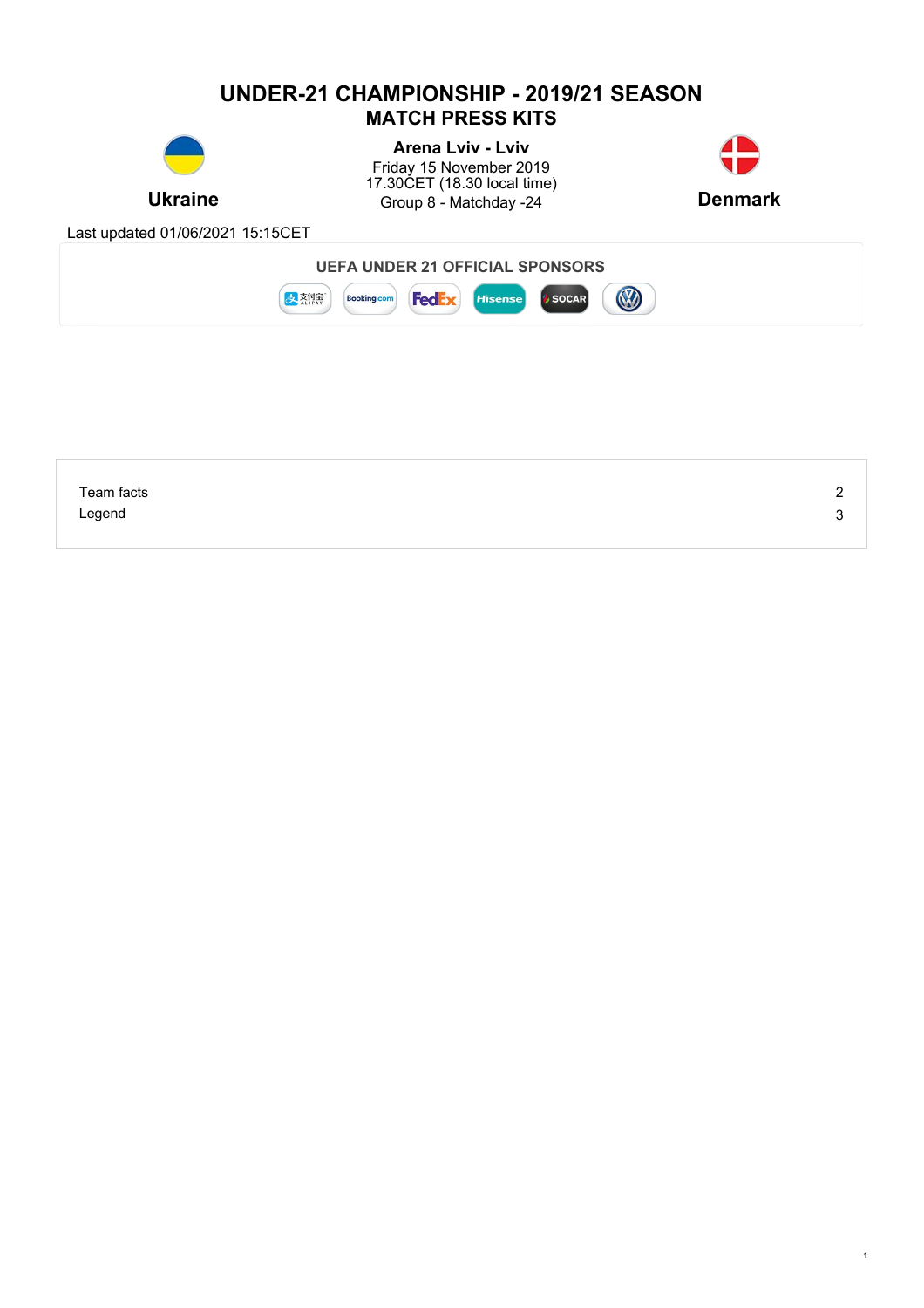2

# **Team facts**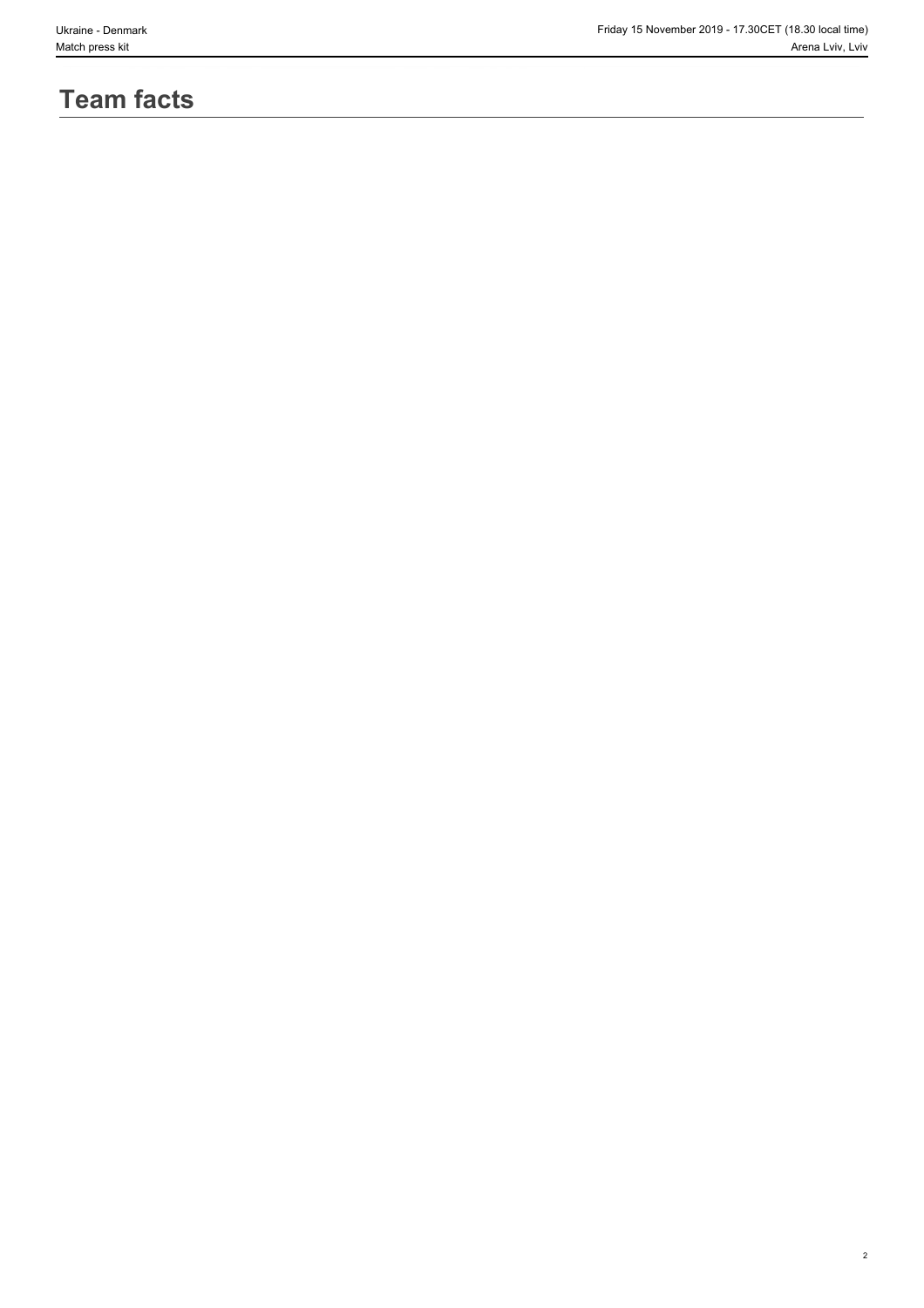# **Legend**

### **:: Squad list**

**No:** number **DoB:** date of birth **Qual:** qualifying **FT:** final tournament **Pld:** played **Gls:** goals **Overall U21:** all-time qualifying and final tournament data

## **:: Match officials**

**Nat:** nationality **DoB:** date of birth

**Under-21:** Total matches officiated in the UEFA European U21 Championship including all qualifying round matches. Matches as the fourth official are not included in these statistics. These are the official statistics considered valid for communicating official records in the competition.

**UEFA:** Total matches officiated in all UEFA competitions including all qualifying round matches. Matches where the official has acted as the fourth official are not included in these statistics. These are the official statistics considered valid for communicating official records in the competition.

#### **:: Group statistics/Tournament schedule**

**Pos:** position **Pld:** played **W:** won **D:** drawn **L:** lost **GF:** goals for **GA:** goals against **Pts:** points

#### **:: NOTE: All-time statistics**

Goals totals include the outcome of disciplinary decisions (eg. match forfeits when a 3-0 result is determined). Goals totals do not include goals scored from the penalty mark during a penalty shoot-out.

# **Competitions**

**UCL**: UEFA Champions League **ECCC**: European Champion Clubs' Cup **UEL**: UEFA Europa League **UCUP**: UEFA Cup **UCWC**: UEFA Cup Winners' Cup **SCUP**: UEFA Super Cup **UIC**: UEFA Intertoto Cup **ICF**: Inter-Cities Fairs Cup

### **Club competitions National team competitions**

| <b>EURO:</b> UEFA European Football Championship |  |
|--------------------------------------------------|--|
| <b>WC: FIFA World Cup</b>                        |  |
| <b>CONFCUP: FIFA Confederations Cup</b>          |  |
| <b>FRIE:</b> Friendly internationals             |  |
| <b>U21FRIE:</b> Under-21 friendly internationals |  |
| U21: UEFA European Under-21 Championship         |  |
| U17: UEFA Under-17 Championship                  |  |
| U16: UEFA European Under-16 Championship         |  |
| U19: UEFA Under-19 Championship                  |  |
| U18: UEFA European Under-18 Championship         |  |
| <b>WWC: FIFA Women's World Cup</b>               |  |
| <b>WEURO: UEFA European Women's Championship</b> |  |
| <b>Other abbreviations</b>                       |  |

# **Competition stages**

| F: Final                           | <b>GS:</b> Group stage             | (aet): After extra time                            | pens: Penalties               |
|------------------------------------|------------------------------------|----------------------------------------------------|-------------------------------|
| <b>GS1: First group stage</b>      | <b>GS2:</b> Second group stage     | <b>No.: Number</b>                                 | og: Own goal                  |
| <b>3QR:</b> Third qualifying round | <b>R1:</b> First round             | ag: Match decided on away                          | P: Penalty                    |
| R2: Second round                   | <b>R3:</b> Third round             | qoals                                              | agg: Aggregate                |
| <b>R4:</b> Fourth round            | <b>PR:</b> Preliminary round       | <b>PId:</b> Matches played                         | AP: Appearances               |
| <b>SF: Semi-finals</b>             | <b>QF: Quarter-finals</b>          | <b>Pos.: Position</b>                              | <b>Comp.: Competition</b>     |
| $R16$ : round of 16                | <b>QR:</b> Qualifying round        | <b>Pts: Points</b>                                 | <b>D</b> : Drawn              |
| R32: Round of 32                   | <b>1QR: First qualifying round</b> | R: Sent off (straight red card) DoB: Date of birth |                               |
| <b>1st:</b> first leg              | <b>2QR:</b> Second qualifying      | <b>Res.: Result</b>                                | <b>ET:</b> Extra Time         |
|                                    | round                              | sg: Match decided by silver                        | <b>GA:</b> Goals against      |
| 2nd: second leg                    | FT: Final tournament               | qoal                                               | t: Match decided by toss of a |
| PO: Play-off                       | <b>ELITE:</b> Elite round          |                                                    | coin                          |
| <b>Rep: Replay</b>                 | 3rdPO: Third-place play-off        | <b>GF: Goals for</b>                               | W: Won                        |
| PO - FT: Play-off for Final        | <b>GS-FT:</b> Group stage – final  | gg: Match decided by golden Y: Booked              |                               |
| Tournament                         | tournament                         | qoal                                               | $L:$ Lost                     |
|                                    |                                    | Y/R: Sent off (two yellow                          | <b>Nat.: Nationality</b>      |
|                                    |                                    | cards)                                             | N/A: Not applicable           |

**f**: Match forfeited